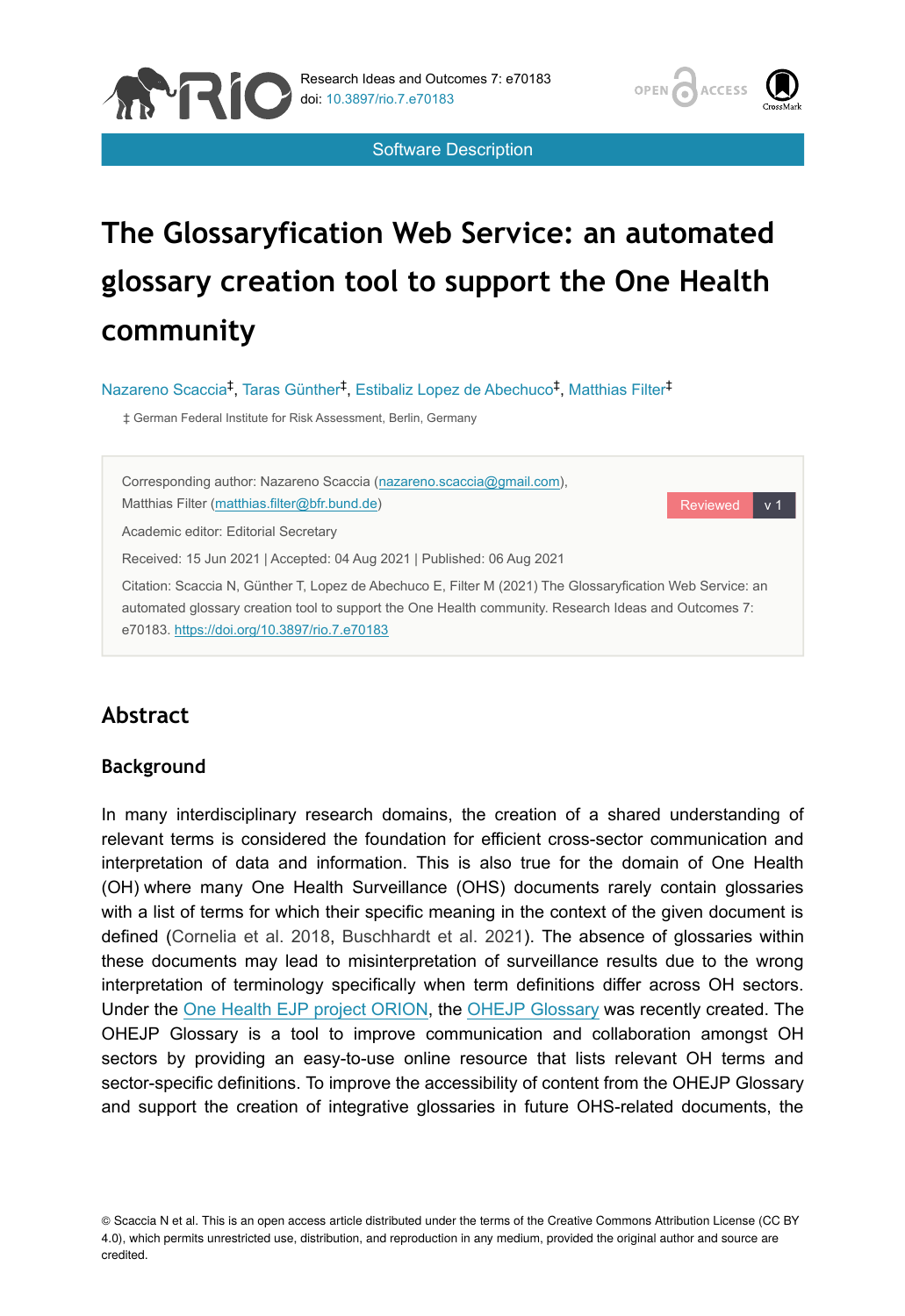OHEJP Glossaryfication Web Service was created. This service can support the practical use of the OHEJP Glossary and other relevant online glossaries by OH professionals.

#### **New information**

The Glossaryfication Web Service (GWS) is an application that automatically identifies terms in any uploaded text-based document and creates a document-specific list of matching definitions in selected online glossaries. This auto-generated document-specific glossary can easily be adjusted by the user, for example, by selecting the desired definition in case multiple definitions were found for a specific term. The document-specific glossary could then be downloaded, manually adjusted and finally included into the original document where it supports the correct interpretation of terminology used. Especially in sector-specific reports, such as from animal health or public health authorities, this can be beneficial to ensure the correct interpretation by other OH sectors in the future. The GWS was developed with the open-source desktop software [KNIME A](http://www.knime.com/)nalytics Platform and runs as a web service on a [KNIME Web Server](http://www.knime.com/knime-server) infrastructure. The core data processing functionality in the GWS is based on [KNIME's Text Processing extension](http://hub.knime.com/knime/extensions/org.knime.features.ext.textprocessing/latest). KNIME's JavaScript nodes provided the basis for an interactive user interface where users can easily upload their files and select between different reference glossaries, such as the OHEJP Glossary, the [CDC Glossary](https://www.cdc.gov/csels/dsepd/ss1978/glossary.html), the [WHO Glossary](https://www.who.int/healthsystems/hss_glossary/en/) or the [EFSA Glossary](https://www.efsa.europa.eu/en/glossary-taxonomy-terms). After retrieval of the user input settings, the GWS tags words within the provided document and maps these tagged words with matching entries in the selected glossaries. As the main output, the user receives a downloadable list of matching terms with their corresponding definitions, sectorial assignments and references, which can then be added by the user to the original document. The GWS is freely accessible via this [link](https://foodrisklabs.bfr.bund.de/ohejp-glossary/) as well as the underlying KNIME workflow.

## **Keywords**

One Health, OHEJP Glossary, text processing, KNIME, glossary creation

## **Introduction**

The One Health (OH) approach aims to improve the collaboration across multiple disciplines at the national and international level in order to prevent and control emerging zoonotic diseases, as well as antibiotic resistance ([Bordier et al. 2018](#page-7-2), [Cornelia et al. 2018](#page-7-0) ). The practical implementation of the OH paradigm is therefore closely linked to the challenge of integrating information from different domains and sectors, such as food safety, public health, animal health and environmental sciences. Great collaborative efforts are currently made by the OH community and this integrated form of surveillance is defined as One Health Surveillance (OHS) ([Bordier et al. 2019,](#page-7-3) [Bordier et al. 2018](#page-7-2), [Cornelia et al.](#page-7-0) [2018](#page-7-0)). Despite the efforts undertaken to promote cross-sectoral collaboration, differences across sectors in how terminology is used and interpreted remain a significant barrier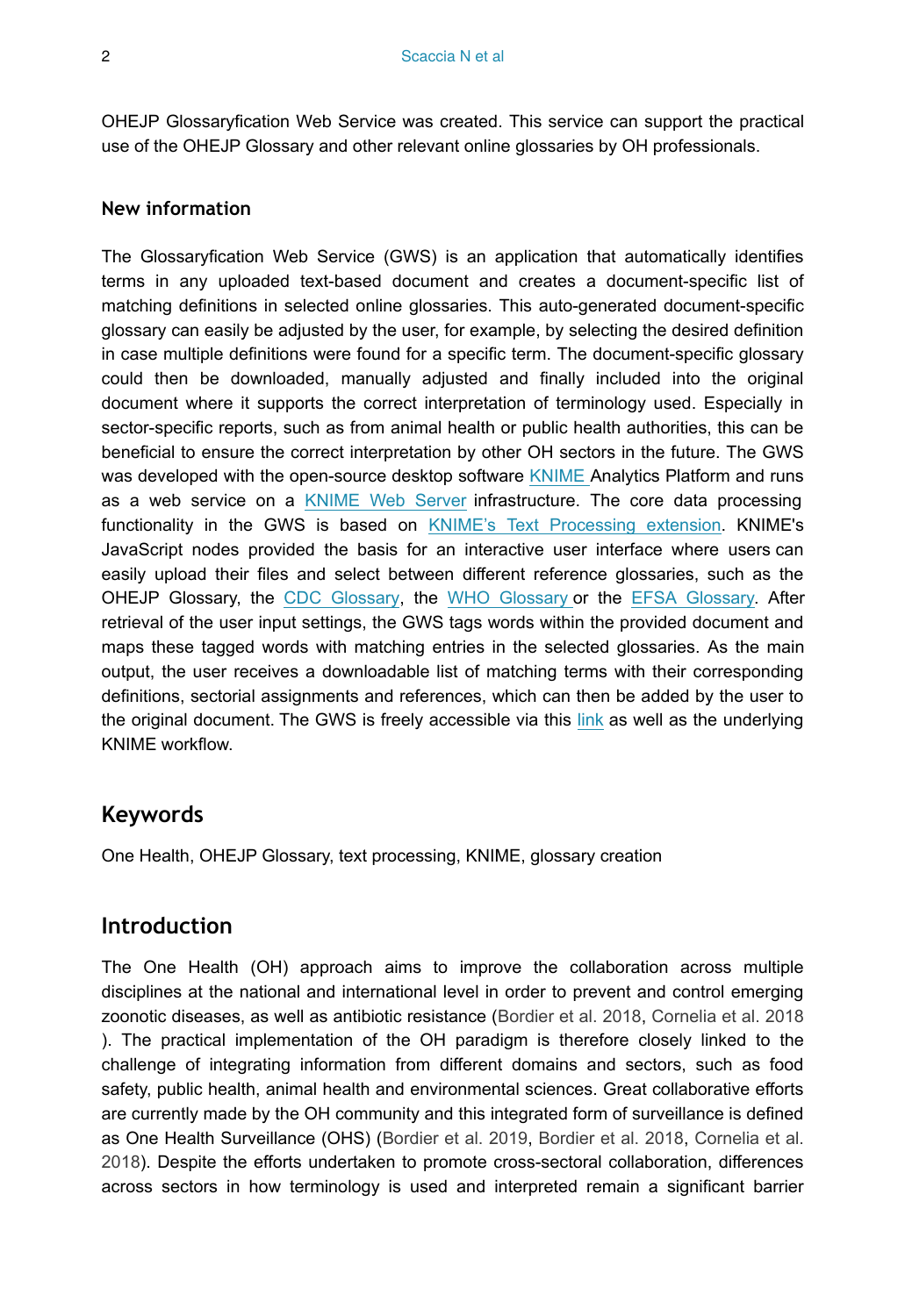[\(Buschhardt et al. 2021](#page-7-1)). The international and cross-sectorial work, previously conducted within the [ORION project,](https://onehealthejp.eu/jip-orion/) has shown that different countries, as well as different sectors, have established their own terminology and definitions that might lead to misunderstandings when exchanging information across sectors. The risk of ambiguous communication increases in this OH context where experts from different sectors work together [\(Buschhardt et al. 2021\)](#page-7-1). The use of glossaries can facilitate the integration of information arising from different OH disciplines and lower the barrier related to the communication. For instance, OHS documents, such as reports or guidelines, not always contain glossaries with definitions for all OHS-related terms. As a result, misinterpretation of data and results from sector-specific reports can occur. The incorporation of comprehensive glossaries within all OH-related documents can help the readers to not interpret the meaning of terms differently from the authors. The first step towards a clearer definition of OH-related terms from different OH sectors was the recently-established OHEJP Glossary ([Buschhardt et al. 2021\)](#page-7-1).

Here, we presented a new web-based solution named Glossaryfication Web Service (GWS) that enables users to automatically create document-specific glossaries by automatically searching through the OHEJP Glossary and other international glossary resources, such as CDC (Centers for Disease Control and Prevention), EFSA (European Food Safety Authority) and WHO (World Health Organisation). The GWS was designed as a user-friendly tool that adds additional value to the OHEJP Glossary and provides an easy approach to enrich future OH-related documents with more comprehensive and unambiguous glossaries. It was implemented using the open-source software [KNIME](https://www.knime.com/) [\(Berthold et al. 2009](#page-7-4)) and its [Text Processing extension](http://hub.knime.com/knime/extensions/org.knime.features.ext.textprocessing/latest) ( [Thiel 2009\)](#page-8-0). Further, it was designed such that it can be easily extended to make use of other online glossaries from national or international institutions. For example, the GWS was customised and deployed as an independent web service for German glossaries.

## **Project description**

**Title:** The Glossaryfication Web Service: an automated glossary creation tool to support the One Health community

**Design description:** The GWS is an easy-to-use web-based tool to generate a documentspecific glossary during document writing. The GWS automatically identifies nouns in a user-provided text document and yields matching definitions from the OHEJP Glossary and other supported online glossaries. Users can upload documents in different formats (e.g. PDF, Word, Excel) and choose one or more glossary(ies) to search through. Next, the GWS will automatically search within the user-provided text document for terms that are contained in the selected glossary(ies). The user will receive a downloadable list of matching glossary terms with their corresponding definitions, which can be added to the user's document. The GWS produces a tag cloud and a table of terms with all found definitions. This table reports on exact and partly matching terms, as well as all terms for which no matching entry could be found in any of the selected online glossaries. The exact matches refer to those terms equally written in the user's provided text document and the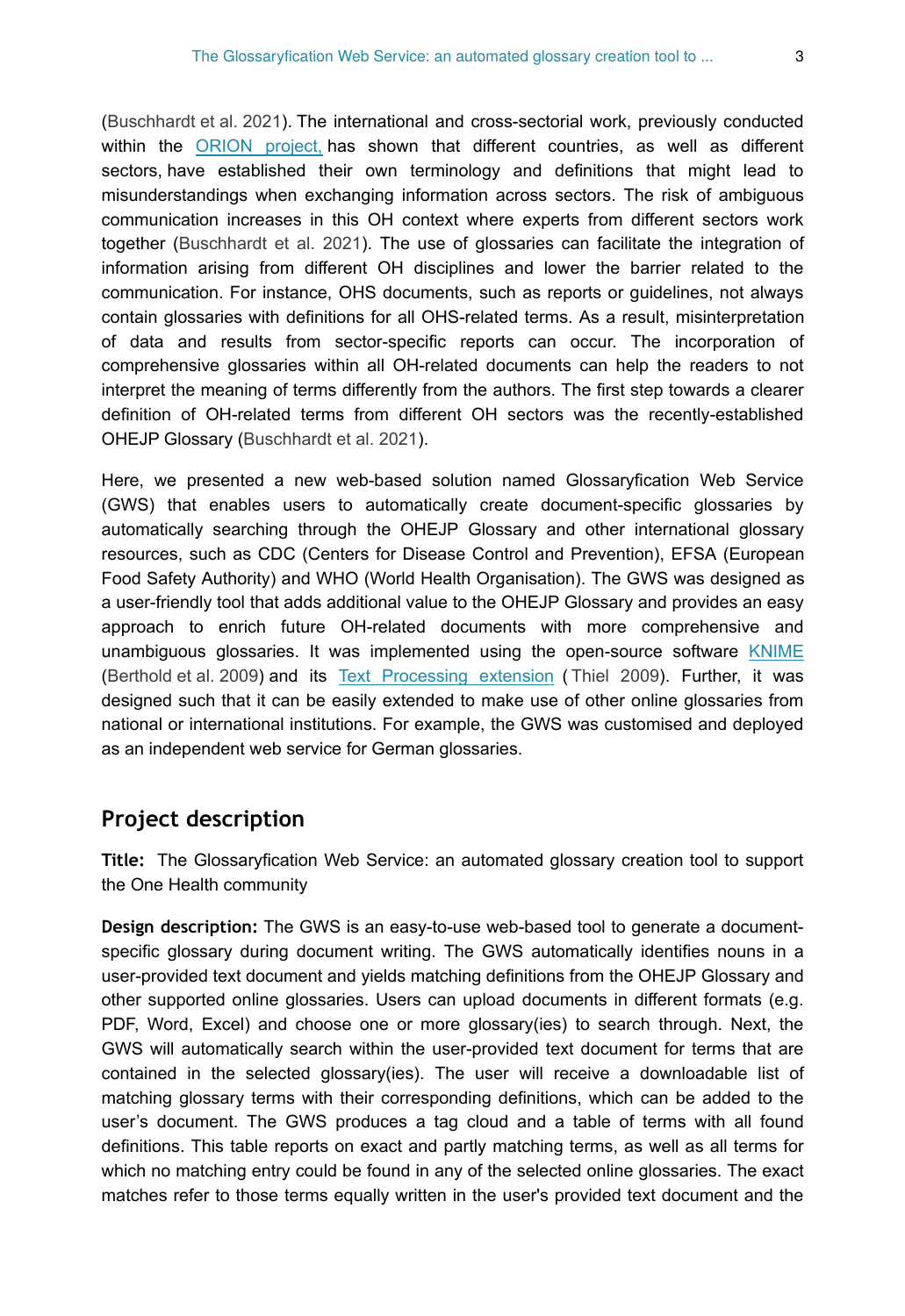reference glossary(ies). Inexact matches are those terms that do not exactly match the reference glossary terms, but match with small changes (e.g. plural form). The GWS provides these results in an interactive dashboard, where the end-users can select those terms and definitions that best match the intended meaning within the user-provided text document. The provided list of matching terms contains the definitions, along with their sectoral classification, references and information on the term's abundance in the provided text document. This table can easily be downloaded as an Excel file and then edited further to be finally added to the user's document as a glossary. The GWS is accessible via regular web browsers and is operated on [BfR´s KNIME Server WebPortal](https://knime.bfr.berlin/knime/#/EJP_ORION/Text%20Processing%20Technology/Glossaryfication-Service&single&run). On the start page of the service, a brief description is provided (Fig. [1\)](#page-3-0). The end-user can upload the own report, select the appropriate reference glossary(ies) and, in the end, download the generated list of matching terms with the corresponding definitions and reference information. In Fig. [1](#page-3-0), a step-by-step description of the GWS is given.

<span id="page-3-0"></span>

#### Figure 1. doi

**A**, a screenshot of the GWS start page. **B** and **C**, output sections of the service. Specifically, **B**, number of exact terms and associated definitions found and, a tag cloud outcome; **C**, downloadable table of identified terms and definitions with term frequency, sector classification and reference. Through the GWS, end-users can upload their own file (2, A) and select which of the supported glossary(ies) should be searched through (1, A). Clicking "Next" (3, A), the GWS displays the results in an interactive table within the dashboard providing also the number of occurrences for each term in the user's document next to the identified definitions (4, B) and the tag cloud (5, B). The different colours for the terms in the tag cloud refer to different types of matches: exact matches in green, inexact matches in yellow and nonmatching terms in grey. Afterwards, scrolling down the dashboard view (image C), the user has the possibility to download directly different tables (6, C) in Excel format. These options are: i) download the table with all the matches found, ii) download the exact-matches table or iii) download the inexact-matches table (6, C). Furthermore, if only a few terms with appropriate definitions are needed, the end-user can download those specific terms checking the corresponding checkboxes (7, C) and then clicking "Next" at the bottom of the dashboard page (8, C).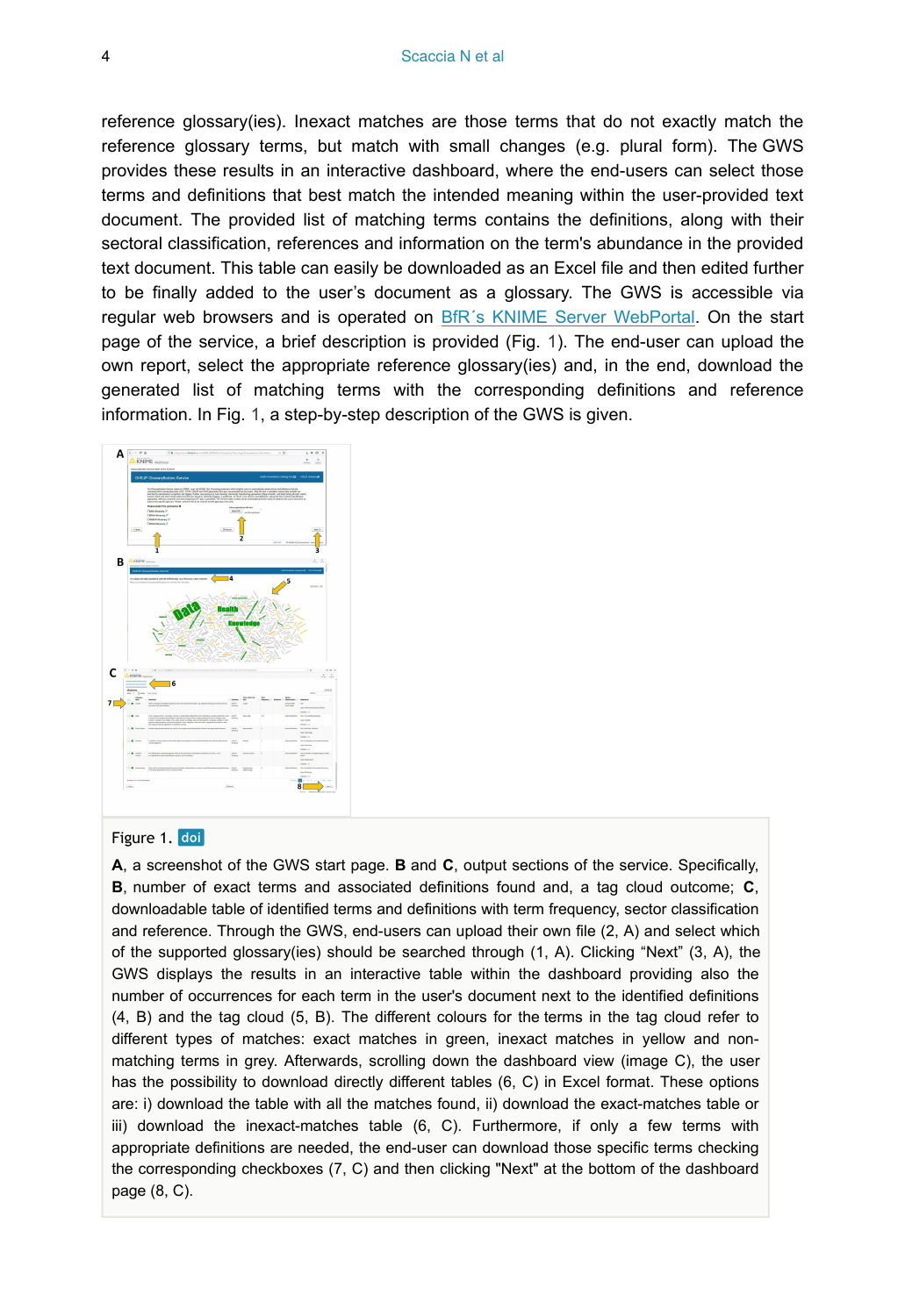**Funding:** This project has received funding from the European Union's Horizon 2020 Research and Innovation Programme under Grant Agreement No 773830.

### **Web location (URIs)**

**Homepage:** [foodrisklabs.bfr.bund.de/ohejp-glossary/](https://riojournal.com/foodrisklabs.bfr.bund.de/ohejp-glossary/)

#### **Technical specification**

**Platform:** Web browsers

**Operational system:** Windows; Linux; Mac

### **Usage licence**

**Usage licence:** Other

**IP rights notes:** CC BY-NC-SA 4.0

### **Implementation**

#### **Implements specification**

The GWS infrastructure was created with the open-source software [KNIME](https://www.knime.com/) (Konstanz Information Miner) Analytics Platform, which is a user-friendly graphical workbench for data science ([Berthold et al. 2009](#page-7-4)). With the KNIME platform, the construction of a data pipeline (workflow) is possible by the connection of modules (nodes) in a way that the output of a node is the input of the subsequent one. Each KNIME node represents a specific data processing module where the collection of KNIME nodes are able to perform all sorts of data-related tasks (e.g. reading/writing files, data transforming, data visualisation etc.) [\(Berthold et al. 2009](#page-7-4)). Each KNIME node encloses all its required functionalities so that a KNIME workflow, composed of different nodes, can store the whole data analysis process including all intermediate results. This KNIME modular principle ensures an easy extension, adaptation and implementation of new functionalities to the already existing KNIME workflows ([Berthold et al. 2009\)](#page-7-4). The GWS KNIME workflow consists of component nodes for the different web-based user interfaces (start page with service description and user input; interactive dashboard with results; page to download selected entries as Excel files) and five data processing steps (data integration, text processing, data preprocessing, combine matches and HTML table view preprocessing) (Fig. [2](#page-6-0) A). In the first step (data integration), reference glossaries, such as the OHEJP Glossary and other resources obtained from international institutions, were used. The reference glossaries of the international agencies used were downloaded from the glossary section of their respective websites [\(CDC,](https://www.cdc.gov/csels/dsepd/ss1978/glossary.html) [EFSA](https://www.efsa.europa.eu/en/glossary-taxonomy-terms) and [WHO\)](https://www.who.int/), joined in a single Excel file and, subsequently, uploaded within the workflow. The OHEJP Glossary is the only glossary where the GWS can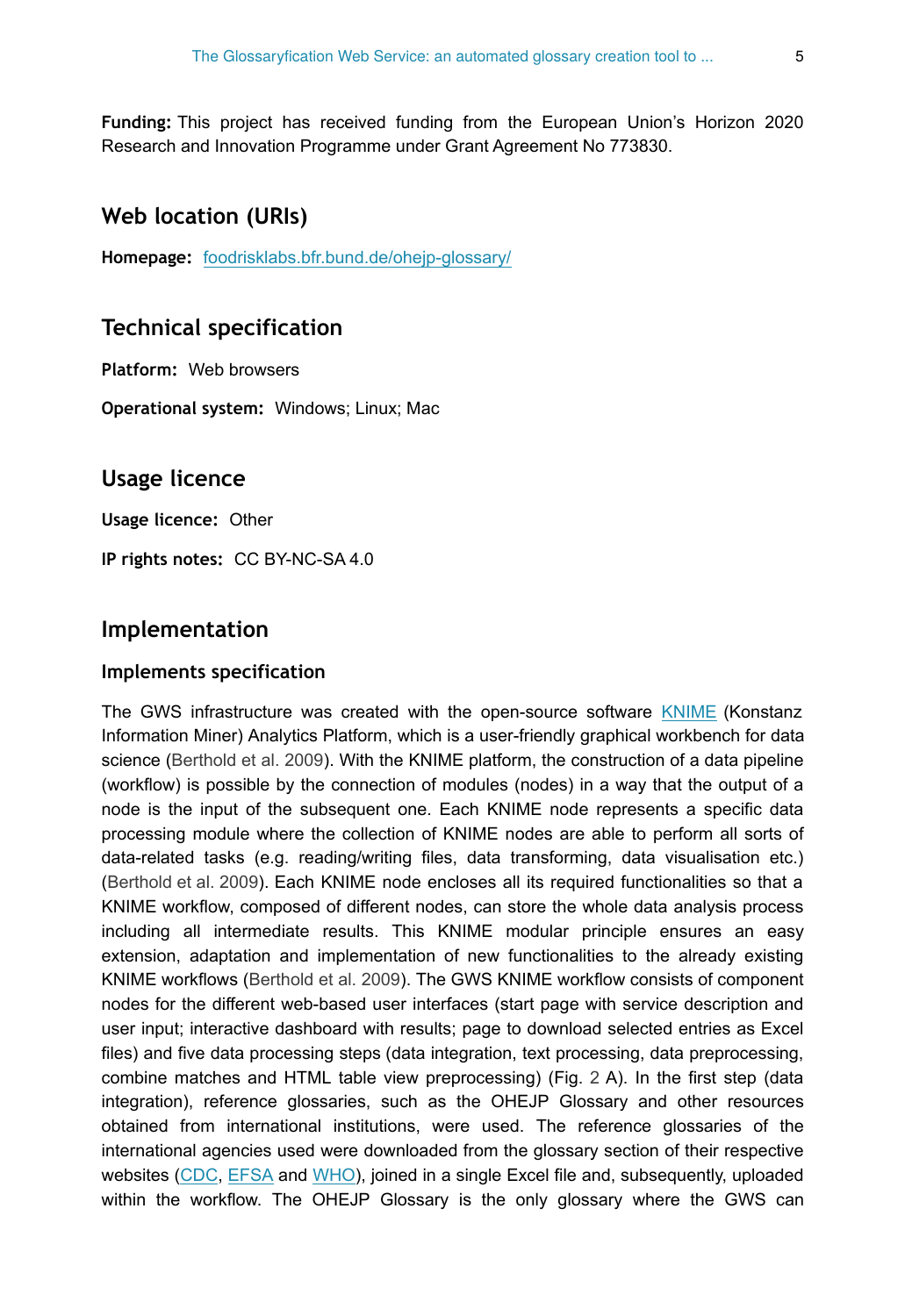automatically retrieve updates as it is equipped with an API. In the second step (text processing), the workflow reads in textual data provided by the end-user and applies natural language processing, text mining and information retrieval methods, based on the KNIME's Text Processing extension ([Thiel 2009\)](#page-8-0) to identify matching terms in the reference glossaries. The [KNIME's Text Processing extension](https://hub.knime.com/knime/extensions/org.knime.features.ext.textprocessing/latest) is generally divided into different categories such as IO, enrichment, preprocessing, transformation and frequencies; each of them harbouring several nodes with a specific function (Fig. [2](#page-6-0) B). The text processing starts with the Tika Parser node (Fig. [2](#page-6-0) B), which reads in textual data into KNIME and extracts textual contents and metadata from different file formats. After the text is uploaded, the textual data provided are enriched by named-entity recognition and tagging. Particularly, the Dictionary Tagger node (Fig. [2](#page-6-0) B), recognises named entities specified in a reference dictionary and assigns a specified tag type and value. This node was configured either for an exact match or case-sensitive named entity recognition as tagger options. In addition, the OpenNLP English WordTokenize was selected as a word tokeniser. Afterwards, the preprocessing metanode removes stop words, numbers and punctuation markers, so that the number of irrelevant words is reduced and the performance of the workflow is increased (Fig. [2](#page-6-0) B). Within the preprocessing metanode, the Snowball Stemmer node for stemming algorithms is also included. The stemming reduces the word to its word stem and is used for the identification of inexact matches (e.g. environmental or environment). Next, under the transformation and frequencies step, the creation of a bag of words and computation of the term frequency is performed (Fig. [2](#page-6-0) B). Subsequently, the terms obtained in the bag of words are further compared with the reference glossary(ies) in order to retrieve exact matches. The string matching performed by the String Matcher node of stemmed terms within the metanode identifies the inexact matches. Subsequently to the text processing step, exact-, inexact- and non-matching terms are further preprocessed. Exact matches and inexact matches are separated according to the tag value generated in the text process steps and compared with the reference glossary(ies). For inexact matches, the Levenshtein distance (function to calculate a number of modifications needed to change one word into another) is computed. In step four of the Glossaryfication workflow, all the matches are combined in a single table. In the last step, the combined table is joined with the reference glossary(ies) content in order to retrieve reference links and sector classification of the matches found. The HTML table view of the dashboard is also generated in this step (Fig. [2](#page-6-0) A). The GWS KNIME workflow can be executed in two manners: locally on a desktop PC after KNIME software installation; or directly online using the [KNIME WebPortal](https://www.knime.com/knime-software/knime-webportal) via a web browser. The latter is possible through the deployment of the GWS KNIME workflow on the BfR's KNIME Server infrastructure. This allows the execution of the GWS workflow in an interactive way via a web interface from a web browser without the need to install KNIME by the user.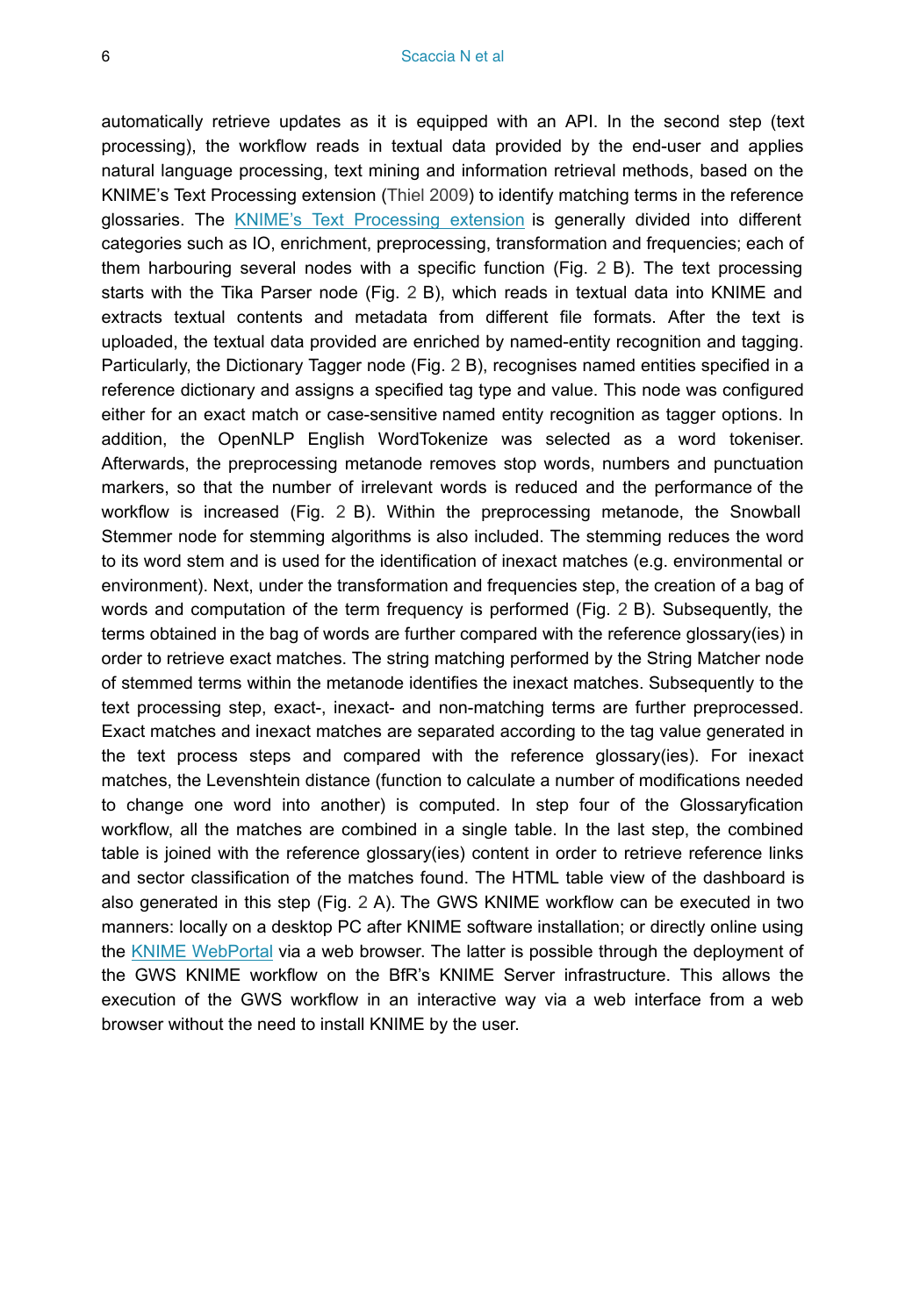<span id="page-6-0"></span>

#### Figure 2. doi

**A**, a screenshot of the GWS KNIME workflow. There are 5 steps within the data processing workflow, which are described in the text. The first and the last green boxes of the workflow, designed with KNIME WebPortal extension, contain so-called "Components" that provide a workflow-specific web user interface that can also be triggered by the KNIME Server. In this way, the GWS KNIME workflow becomes available as a fully functional web service in the KNIME WebPortal. **B**, a screenshot of the KNIME's Text Processing extension nodes wrapped up into a metanode.

### **Additional information**

#### **Validation of the Glossaryfication tool and usage**

The GWS was also validated using a customised text containing known terms (Suppl. material [1\)](#page-8-1). The validation text used was the following:

"The following terms are found in the WHO reference glossary: **Best available evidence**, *Bbcest available evidence*, **Capital investment**, *Capital investments*, **Commissioning services**, **Community participation**, **Comprehensive (maxi) HIA**, **Concurrent HIA**, **Decision making**, **Determinants of health**, **Disadvantaged / vulnerable / marginalized groups**, **Economic impact assessment**, **Employment Zone**, **Environmental impact assessment**. Actually, some of the above terms are wrongly written."

The terms written in bold were taken from the WHO glossary and were used as "exact matches" to be retrieved by the GWS. The terms written in italic instead, represent "inexact matches" written differently on purpose for the validation exercise. All the other words from the validation text example that contain more than three letters and are not exact or inexact matches, are defined as "non-matching terms". The validation text was uploaded to the GWS via web browser and then the WHO-Glossary was selected as the reference glossary. The service found 13 exact matches out of 12. The additional exact match found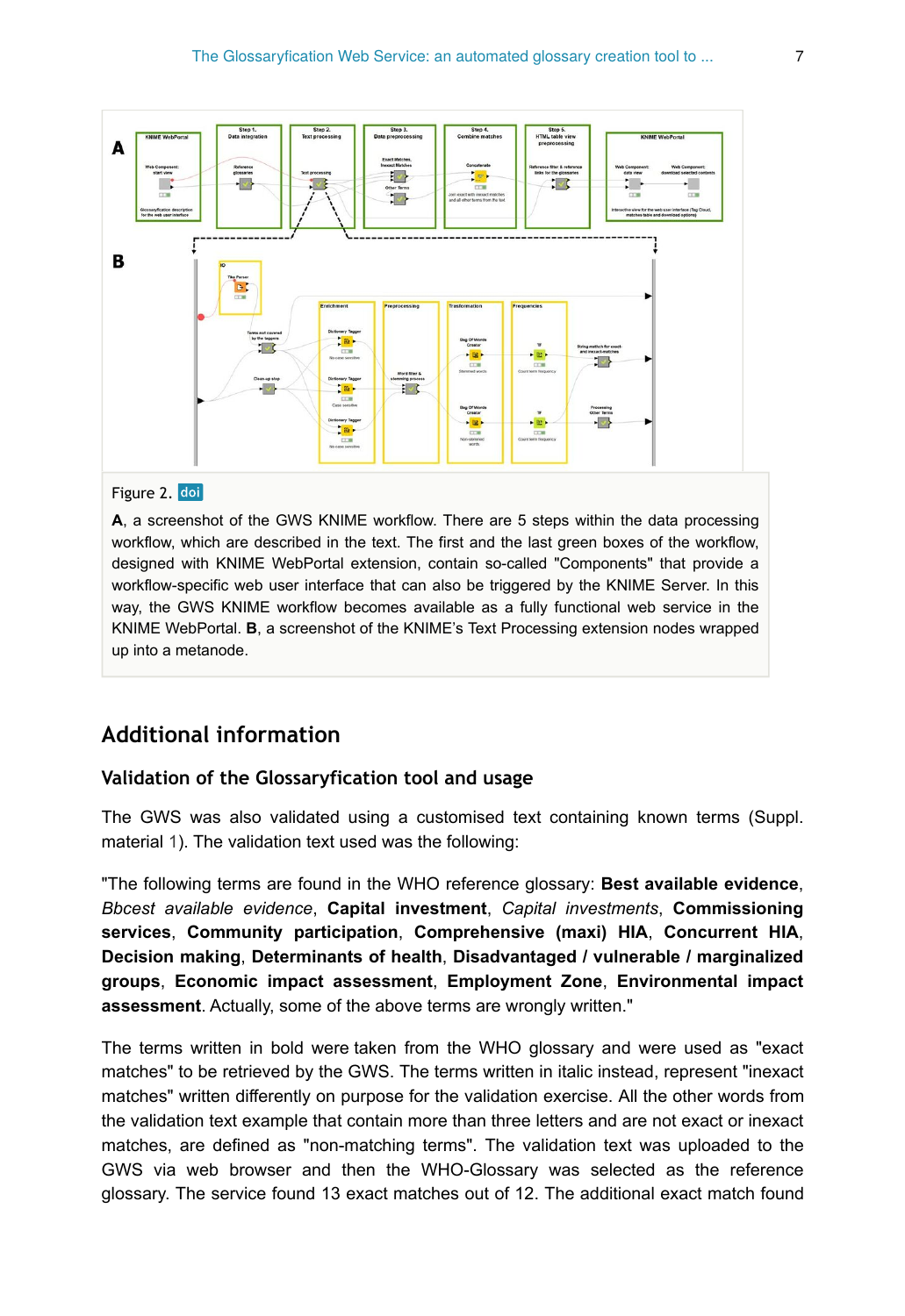is "impact assessment" that is present within the WHO reference glossary. The service finds the term "impact assessment" because it is partially identical to the WHO glossary entry "Economic impact assessment". Indeed, "impact assessment" is also recognised from the service as an inexact match. If, within a text, there is one term which is also part of a compound word that is included in the reference glossary, the compound word will appear as result of the GWS although it is not present within the text. The compound word is recognised from the service as an inexact match. The plural form of the term "Capital investment" is also retrieved as an inexact match with a Levenshtein distance of 1 due to insertion of the letter "s". The compound "Bbcest available evidence" as the inexact match is not found. This can be explained due to the insertion of more than one wrong letter in the term. The term "Bbcest available evidence" is rather divided into three different terms which appear separately as non-matching terms. If terms within the text are misspelled, those will appear as non-matching terms. In total, 27 out of 11 are obtained as nonmatching terms. The high number of non-matching terms found is due to inexact matches and to the stemming process. Each word variant of an inexact match compound is reported in the list of non-matching terms. Additionally, these words, together with the other terms, are repeated twice in the list of the non-matching terms as stemmed and non-stemmed words. Examples of customised glossary tables obtained by the GWS have already been published [\(Filter et al. 2021](#page-8-2), [Buschhardt et al. 2021](#page-7-1)).

## **Acknowledgements**

This work was supported by funding from the European Union's Horizon 2020 Research and Innovation Programme under grant agreement No 773830: One Health European Joint Programme.

## **References**

- <span id="page-7-4"></span>• Berthold M, Cebron N, Dill F, Gabriel T, Kötter T, Meinl T, Ohl P, Thiel K, Wiswedel B (2009) KNIME - the Konstanz information miner. ACM SIGKDD Explorations Newsletter 11 (1): 26‑31. <https://doi.org/10.1145/1656274.1656280>
- <span id="page-7-2"></span>• Bordier M, Uea-Anuwong T, Binot A, Hendrikx P, Goutard FL (2018) Characteristics of One Health surveillance systems: A systematic literature review. Preventive Veterinary Medicine 181: 104560.<https://doi.org/10.1016/j.prevetmed.2018.10.005>
- <span id="page-7-3"></span>• Bordier M, Delavenne C, Nguyen DTT, Goutard FL, Hendrikx P (2019) One Health Surveillance: A Matrix to Evaluate Multisectoral Collaboration. Frontiers in Veterinary Science 6<https://doi.org/10.3389/fvets.2019.00109>
- <span id="page-7-1"></span>• Buschhardt T, Günther T, Skjerdal T, Torpdahl M, Gethmann J, Filippitzi M, Maassen C, Jore S, Ellis-Iversen J, Filter M (2021) A one health glossary to support communication and information exchange between the human health, animal health and food safety sectors. One Health 13<https://doi.org/10.1016/j.onehlt.2021.100263>
- <span id="page-7-0"></span>• Cornelia A, Amaia A, Alessandro C, Orlando C, Massimo C, Karl E, Graham F, Celine G, Joseph J, Dominique M, Paul R, Jan S, Jonathan S, Judit T, Svetla T, Emma W, Johanna Y (2018) Towards One Health preparedness. ECDC.